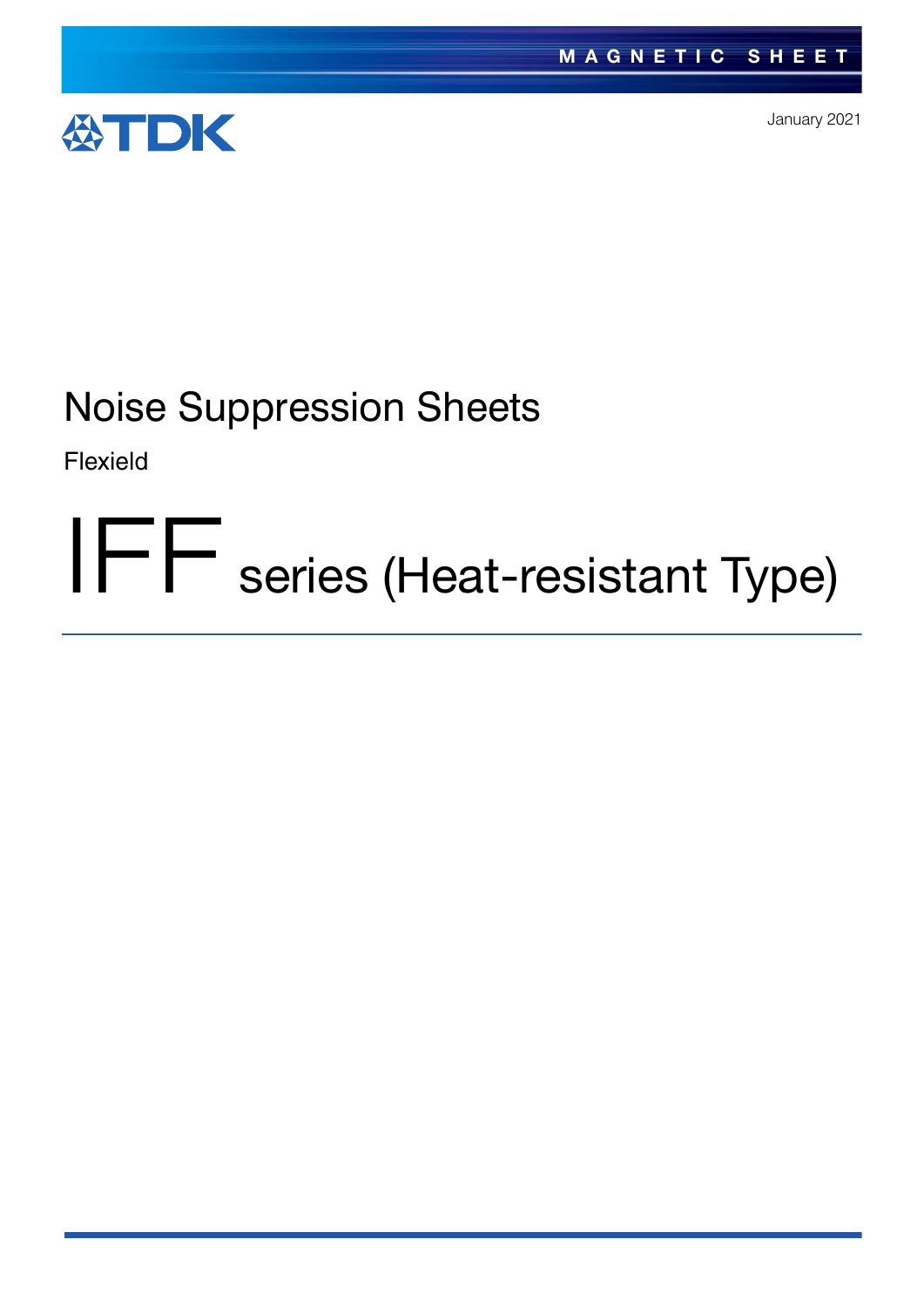# **Noise Suppression Sheets**

**Flexield**

# **Overview of IFF series (Heat-resistant Type)**

#### **FEATURES**

- $\bigcirc$  High permeability at 13.56MHz ( $\mu$ ' 80typical) for improved EMI noise absorption
- Available for use in solder reflow processes (up to 260°C max)
- O Operating temperature range of  $-40^{\circ}$ C to  $+125^{\circ}$ C
- Available down to 0.05mm thickness
- Ultra-high surface resistivity allowing for direct attachment to electrical components

#### **APPLICATION**

- O Direct attachment to unshielded power supply magnetics
- $\bigcirc$  High ambient temperature industrial equipment
- O Non-critical automotive systems
- O Outdoor communication infrastructure equipment

#### **STANDARD SHAPE LIST**

| <b>Material</b> | <b>Magnetic layer</b> | <b>Sheet</b>       | <b>Roll dimensions</b> |               |  |
|-----------------|-----------------------|--------------------|------------------------|---------------|--|
| name            | thickness<br>(mm)     | dimensions<br>(mm) | Width<br>(mm)          | Length<br>(m) |  |
| IFF08           | 0.050                 | 300X200            | 300                    | 100           |  |
|                 | 0.100                 |                    |                        |               |  |



RoHS Directive Compliant Product: See the following for more details related to RoHS Directive compliant products. http://product.tdk.com/en/environment/rohs/

t Please be sure to request delivery specifications that provide further details on the features and specifications of the products for proper and safe use. Please note that the contents may change without any prior notice due to reasons such as upgrading.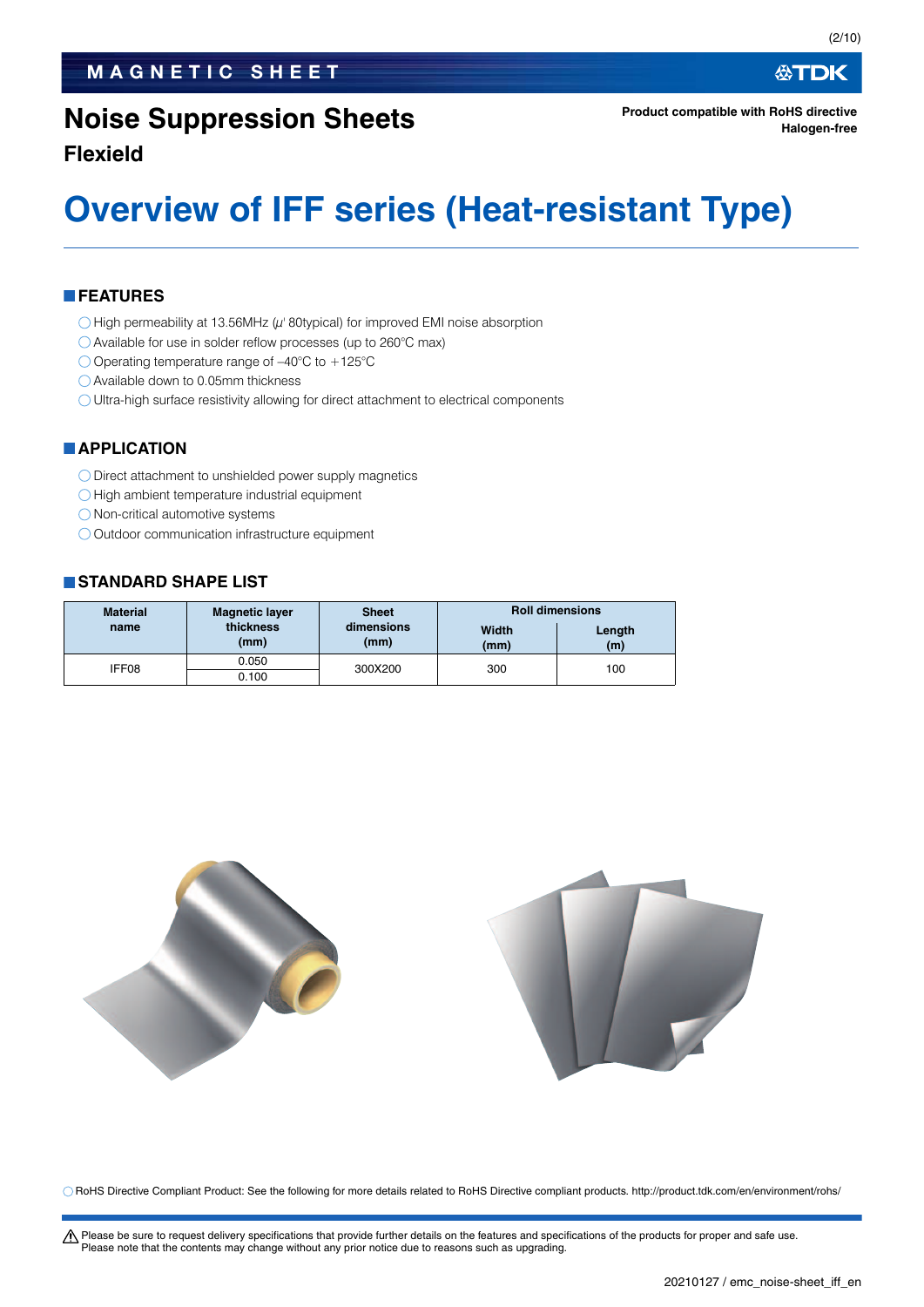# **IFF series (Heat-resistant Type) Sheet Type**

#### **PART NUMBER CONSTRUCTION**



#### **STANDARD PART NUMBER LIST**

| <b>Material</b><br>name | <b>Sheet</b><br>dimensions<br>(mm) | <b>Magnetic layer</b><br>thickness<br>(mm) | <b>Total</b><br>thickness<br>(mm)typ. | Part number        |
|-------------------------|------------------------------------|--------------------------------------------|---------------------------------------|--------------------|
| IFF08                   | 300X200                            | 0.050                                      | 0.080                                 | IFF08-050ND300X200 |
|                         |                                    | 0.100                                      | 0.130                                 | IFF08-100ND300X200 |

Please be sure to request delivery specifications that provide further details on the features and specifications of the products for proper and safe use.<br>Please note that the contents may change without any prior notice d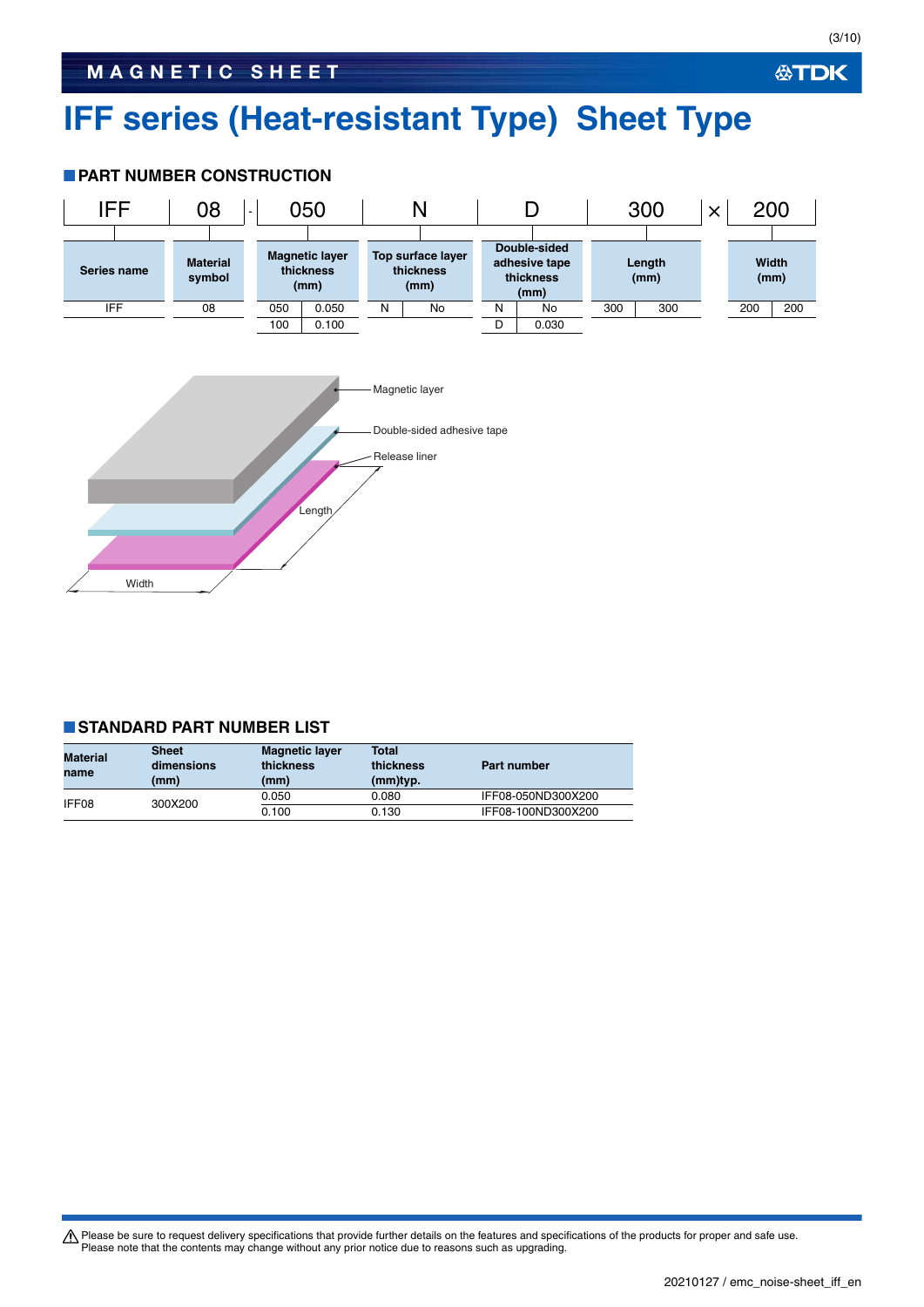# **IFF series (Heat-resistant Type) Roll Type**

#### **PART NUMBER CONSTRUCTION**



#### **STANDARD PART NUMBER LIST**

| <b>Material</b><br>name | <b>Roll dimensions</b> |               | <b>Magnetic layer</b> | Total                 |                    |  |
|-------------------------|------------------------|---------------|-----------------------|-----------------------|--------------------|--|
|                         | <b>Width</b><br>(mm)   | Length<br>(m) | thickness<br>(mm)     | thickness<br>(mm)typ. | Part number        |  |
|                         |                        |               | 0.050                 | 0.080                 | IFF08-050ND1HRX300 |  |
| IFF08                   | 300                    | 100           | 0.100                 | 0.130                 | IFF08-100ND1HRX300 |  |
|                         |                        |               | 0.050                 | $0.118*$              | IFF08-050RD1HRX300 |  |

Note:Including top surface layer

Please be sure to request delivery specifications that provide further details on the features and specifications of the products for proper and safe use.<br>Please note that the contents may change without any prior notice d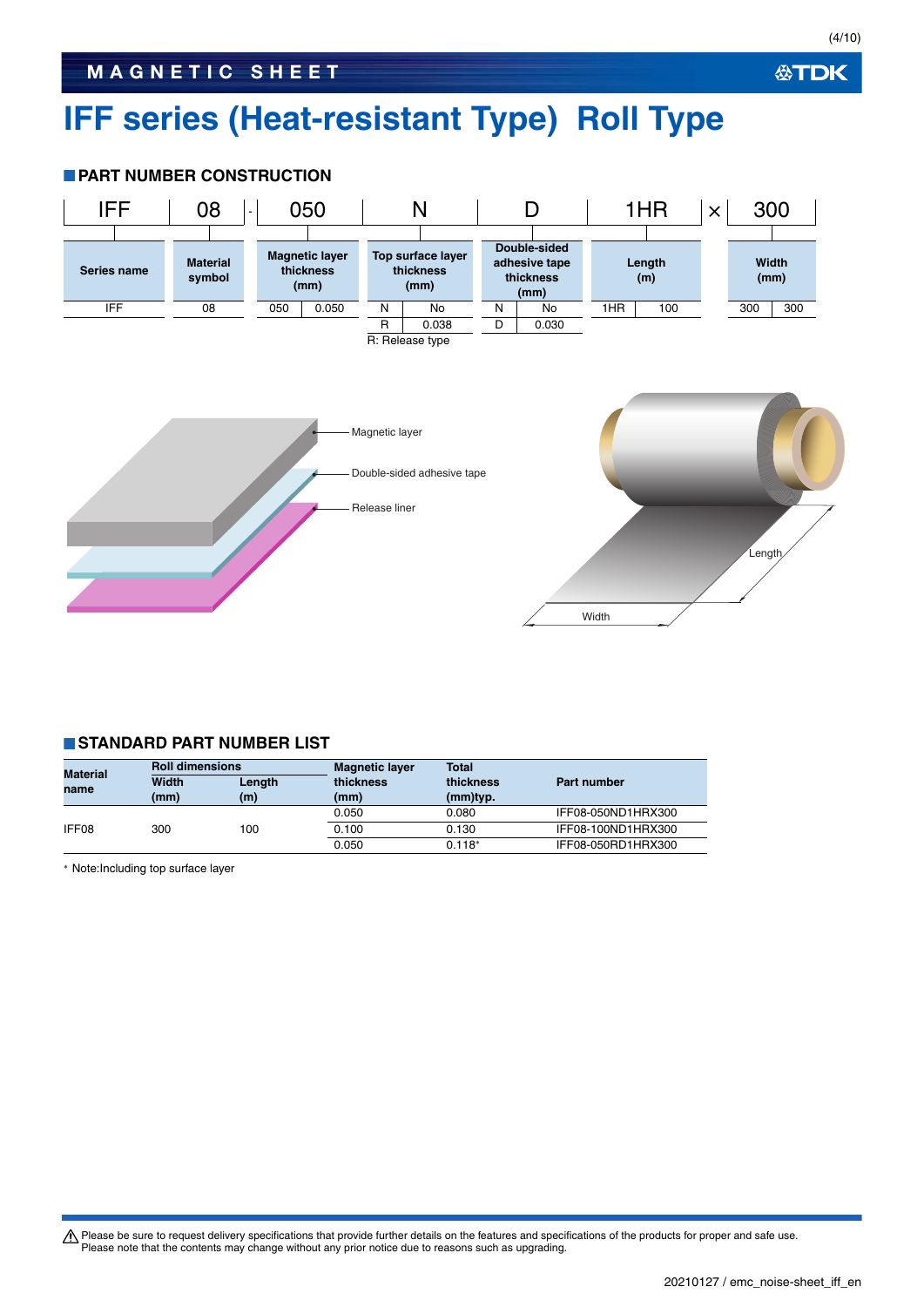**公TDK** 

# **IFF series (Heat-resistant Type)**

#### **MATERIAL CHARACTERISTIC**

#### **MATERIAL CHARACTERISTIC SPECIFICATION TABLE**

| <b>Material</b><br>name | Recommended<br>specification<br>frequency range | <b>Relative permeability</b> |  |                      | <b>Surface</b><br>resistivity | <b>Thermal</b><br>conductivity | <b>Saturated magnetic</b><br>flux density | Curie<br>temperature | <b>Relative</b><br><b>Permittivity</b> | Operating<br>temperature |                 |
|-------------------------|-------------------------------------------------|------------------------------|--|----------------------|-------------------------------|--------------------------------|-------------------------------------------|----------------------|----------------------------------------|--------------------------|-----------------|
|                         |                                                 | <b>Tat 1MHz1</b>             |  | <b>Tat 13.56MHz1</b> |                               |                                |                                           |                      |                                        |                          |                 |
|                         |                                                 |                              |  |                      | .u"                           | $($ <sup>Ω</sup> /sq.)typ.     | $(W/m \cdot K)$                           | (mT)                 | (°C)                                   | (at 1MHz)tvp.            | $(^{\circ}C)$   |
| IFF08                   | 10MHz to 3GHz                                   | 102                          |  | 80                   | 30                            | 1M                             | .5                                        | 150 [H=1194A/m]      | > 500                                  | 1400                     | $-40$ to $+125$ |

#### **Permeability**

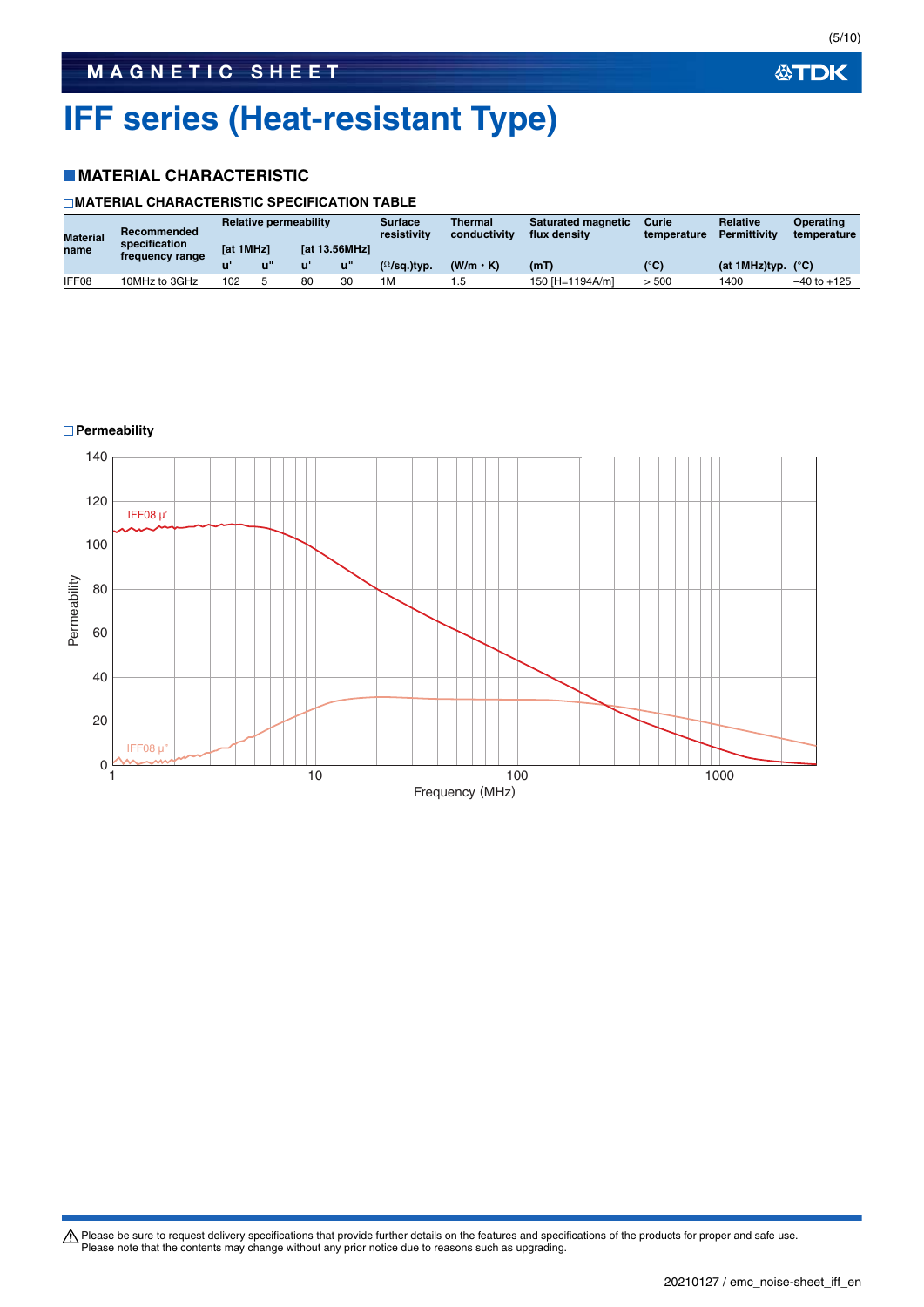# **IFF series (Heat-resistant Type)**

#### **MATERIAL CHARACTERISTIC**

#### **SHIELDING EFFECTIVENESS (Up to 100MHz)**



#### **MEASUREMENT SETUP (Up to 100MHz)**

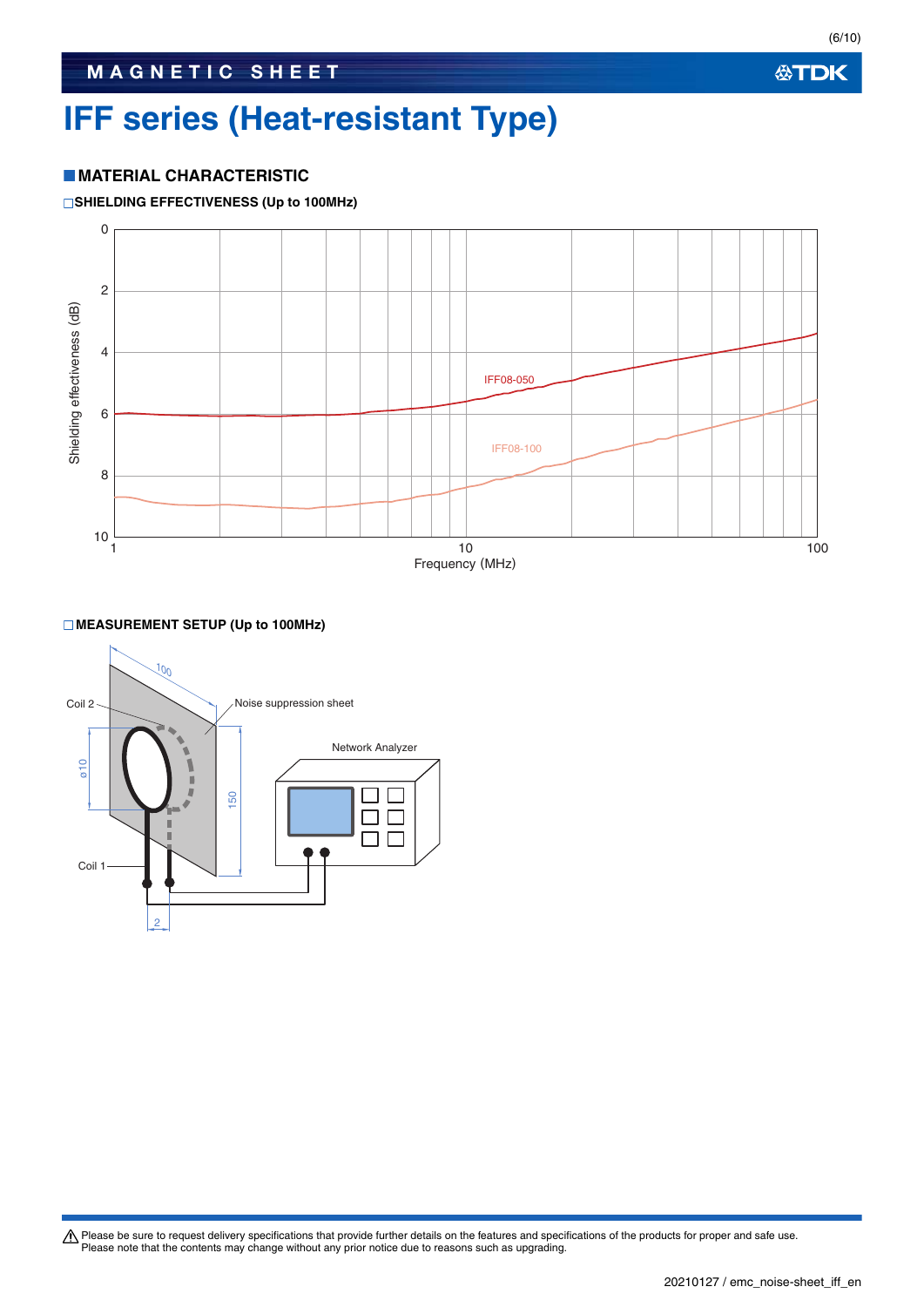公TDK

# **IFF series (Heat-resistant Type)**

#### **MATERIAL CHARACTERISTIC**

#### **SHIELDING EFFECTIVENESS (100MHz to 6GHz)**

Note that there is no continuity with data below 100 MHz. Since the gap between the coils is shortened, the gain is a little increased.



#### **MEASUREMENT SETUP (100MHz to 6GHz)**

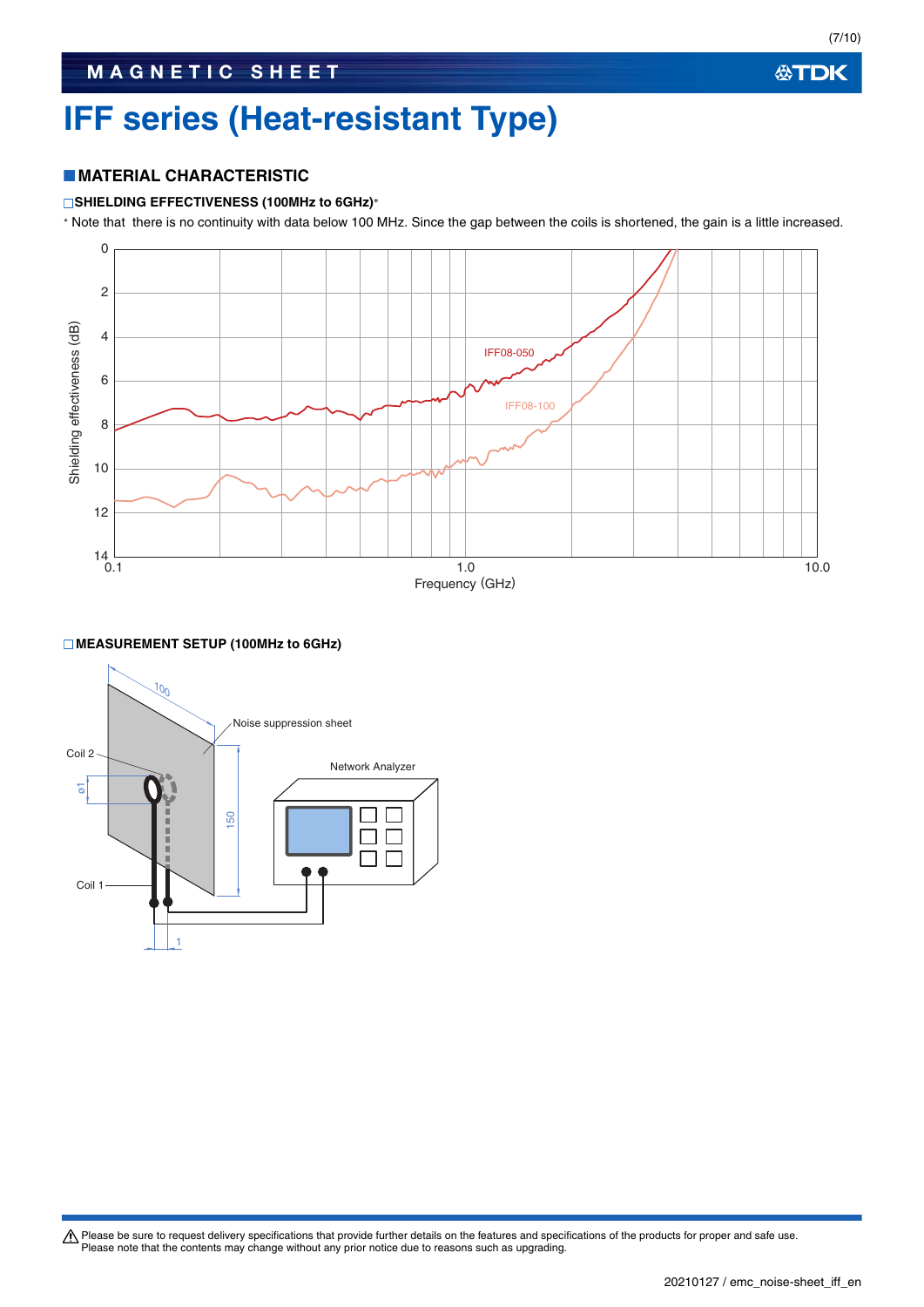# **IFF series (Heat-resistant Type)**

#### **MATERIAL CHARACTERISTIC**

#### **TRANSMISSION NOISE ATTENUATION**



#### **MEASUREMENT SETUP**

NOTE : Refers to IEC62333-1,2 (Transmission Attenuation power ratio)

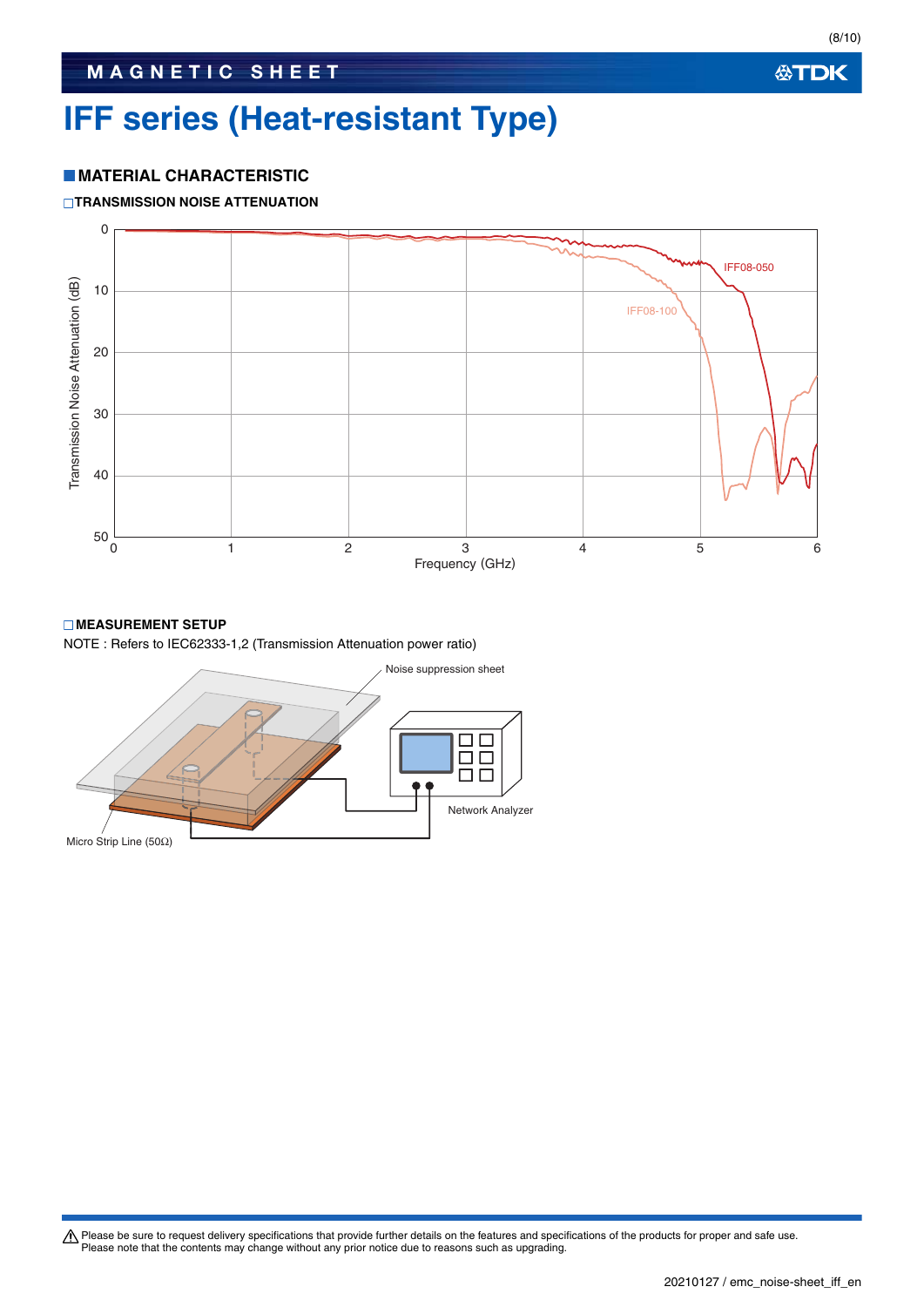# **IFF series (Heat-resistant Type)**

#### **RECOMMENDED REFLOW PROFILE**



t: Time

| Preheating      |       |             | Soldering       |                          |                      |             |  |  |
|-----------------|-------|-------------|-----------------|--------------------------|----------------------|-------------|--|--|
|                 |       |             |                 | Critical zone (T3 to T4) | Peak                 |             |  |  |
| Temp.           |       | <b>Time</b> | Temp.           | <b>Time</b>              | Temp.                | <b>Time</b> |  |  |
| T1              |       |             | Т3              |                          | Τ4                   |             |  |  |
| $150^{\circ}$ C | 180°C | 60 to 120s  | $230^{\circ}$ C | 40s max.                 | $260^{\circ}$ C max. | Within 5s   |  |  |

Please be sure to request delivery specifications that provide further details on the features and specifications of the products for proper and safe use.<br>Please note that the contents may change without any prior notice d